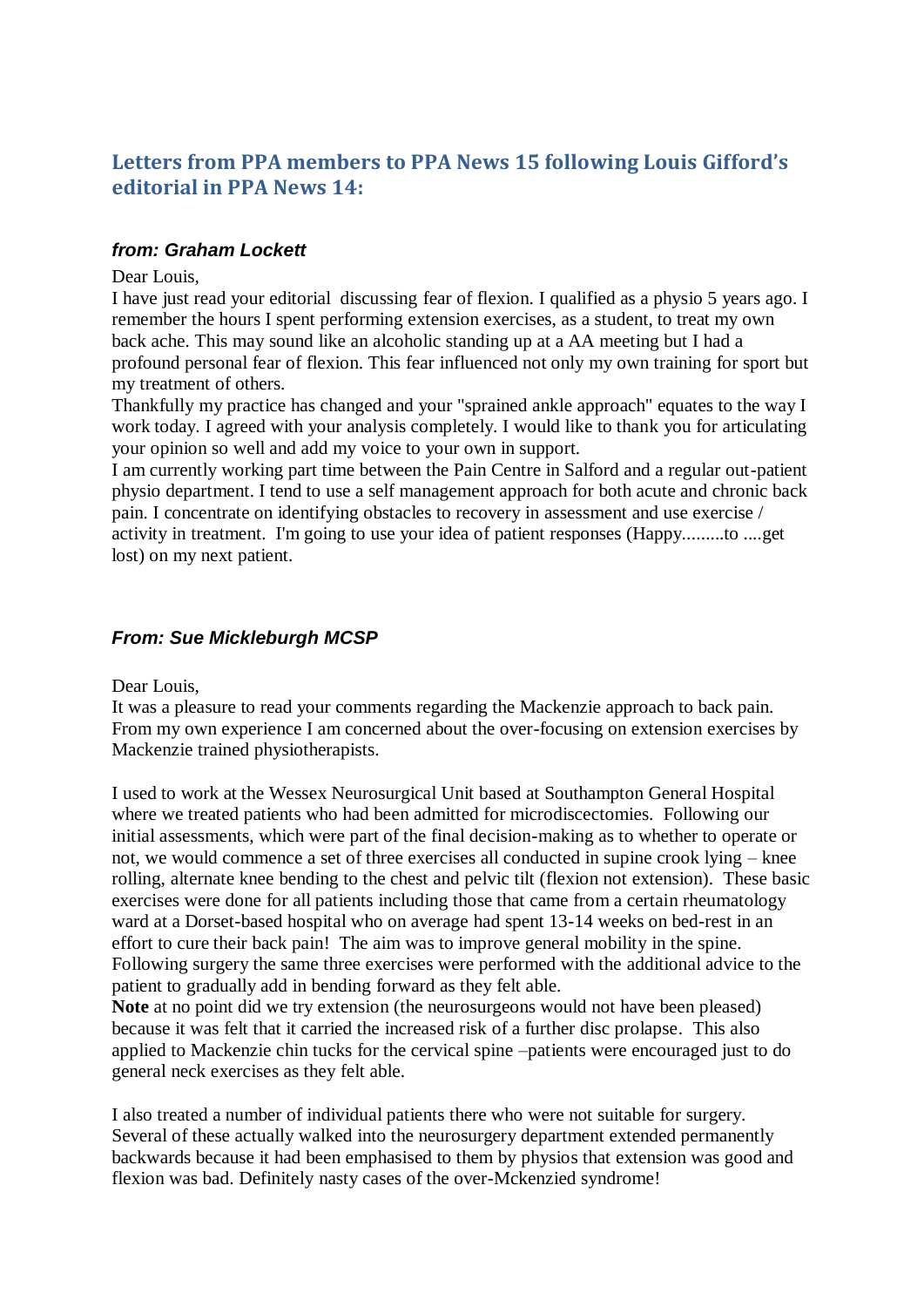I have come to the conclusion that normal functional movement works for the majority of patients. I feel that many treatment methods that are pursued in the purist form can be detrimental. Whilst we are upsetting Mackenzie physios, I'll just add Bobath physios to the list. I worked in special schools for a while and came across a number of over-Bobathed children. I think the concept of normal movement is fine when we look at treating patients suffering from strokes or head injuries because the nervous system is "wired in normal patterns". However, when we look at children suffering from cerebral palsy, we are trying to impose normal movement on a nervous system which is "wired abnormally". Some of the children had had their increased tone decreased so much that they were just floppy. It meant that they were unable to operate their electric wheelchairs adequately which others were able to do with the raised tone. Was this really helpful effective treatment?

I now work primarily on a chronic pain management programme where the majority of patients are fearful of flexion. The approach is to gradually work on encouraging movement in all directions. I think this would also be helpful in acute patients as well. We know that the persistence of pain can be caused by the sensitisation of the nervous system. To return to the Bobath analogy we know that abnormal input into the nervous system results in abnormal output and that the best chance of 'normalisation' is by giving normal input. Overconcentration on extension with Mackenzie surely is ultimately producing abnormal input and increasing the chance of a patient developing a chronic pain problem. Extension per se is not a particularly functional movement – I think the only time we need the same amount of extension as in a Mackenzie push up is when we decorating the ceiling! Whereas in normal everyday life we need flexion on a regular basis, just as the hunter-gatherers did. I tend to find that the chronic pain patients who seem to suffer the most are those who have lost that ability to slump.

However, I still feel that variety is the spice of life, some backs like extension and some like flexion. Speaking personally, I have a back that likes flexion and at times of increased pain (including radiation into the leg) I have found digging the garden, riding a horse over a jumping grid and belly dancing (uses the tuck position) have all really helped. Patients on our pain programmes have on occasion told me the following have been beneficial to them: knee-rolling, rocking in a supine position with both legs flexed to the chest, hamstring stretches, ilio-tibial band stretch in sitting, calf stretches against a wall and standing up and down on tip toe. So perhaps the conclusion is that if something works for someone then let them do that as a bit of pain relief and enable them to get on with the activities of daily living.

#### *From: Mandy Belch*

Lead physio for the strength and conditioning programme for the Scottish Institute of Sport

Louis,

Just had to respond to your McKenzie article!! Tidying my desk at this time on a Sunday night(!) I waded through the pre Xmas journal haul realised I hadn't opened this PPA one yet... I am almost shaking with joy, at last someone with respect who can speak out against our professions obsession with treating the back differently from other joints! I've never understood the drama surrounding being so precious with backs . Look at cadavers and we can see how tightly packed everything is, you aint going to break!

What's making me more excited is it fits with everything said on the shoulder course I've been on this weekend with Jeremy Lewis, from Chelsea and Westminster Hosp.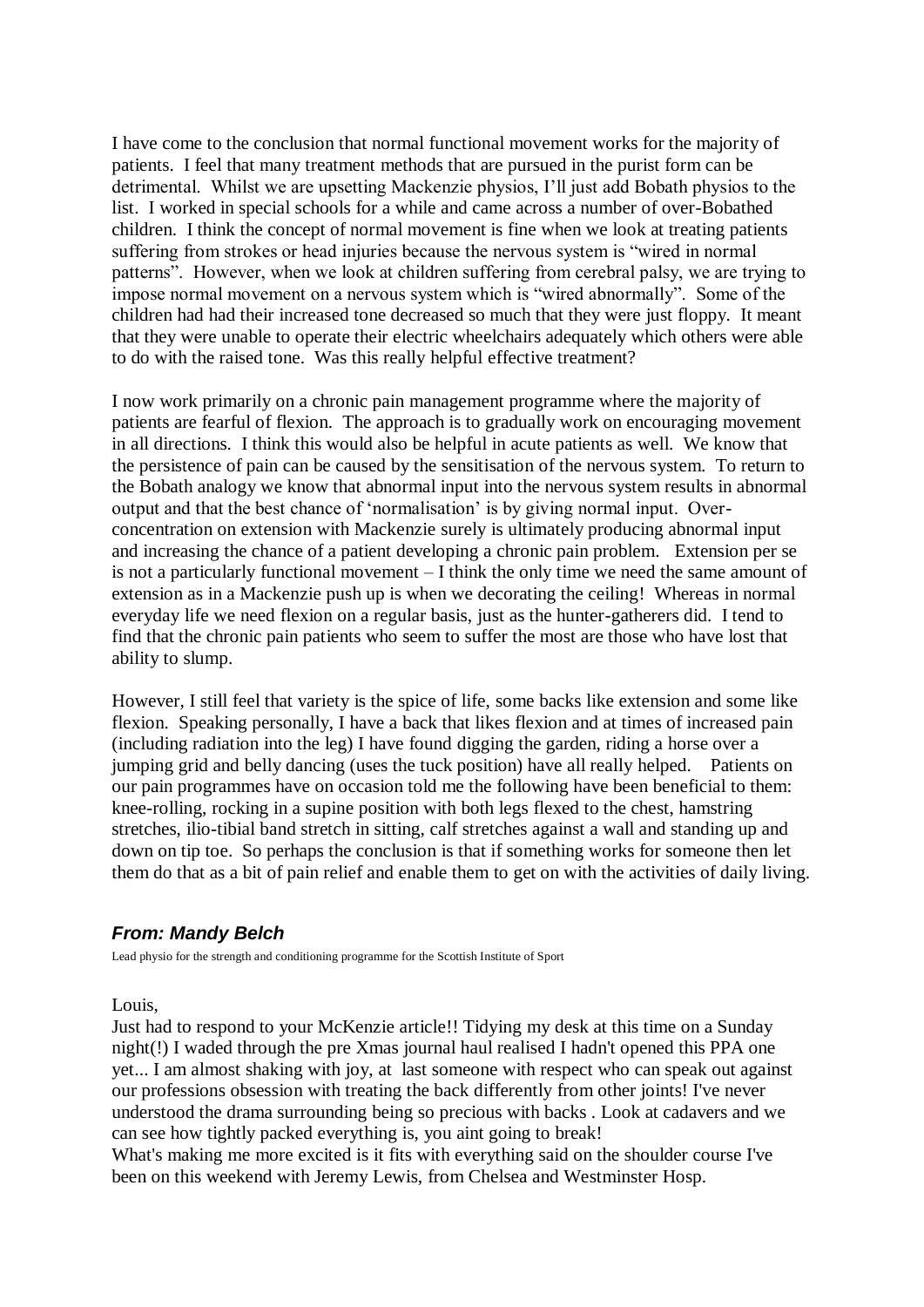I have taken the approach recently that if you don't mention the disc ( too emotive)and let them move, take painkillers and even wear a support/taping (oh so bad I know...) Blast the system with every known painkilling measure for the first few days, don't mention centralisation they are dancing in no time! I worked in Occ Health with Strathclyde police for 8 years and I can honestly say there were only a handful of true disc lesions . So why should the public be any different.

I love watching the horror on peoples face when you teach them how to bend forward again. Then the excitement of realising its an ok thing to do.

Another bug bear is our manic drama over muscle balance, don't do any other exercise except these minute contractions. Like you say, would you do that to any other joint? Its part of a whole picture, we don't move with stabilisers.

I'm presently working with the Scottish Institute of Sport on their Strength and Conditioning Programme and have had my eyes opened by the strength coach I work with from the States. Asked what rehab exercises a recovering back person was doing they mentioned their trans ab stuff and.... oh that was it. They weren't to do any resisted work. He nearly collapsed as you would do yourself when you think about it logically, why is back strengthening not done? We are led to believe (again by grey literature) that it will only make E.S even more tonic. I think physios are so bad for jumping on band wagons and throwing their common sense away. Again would you do that with any other joint? of course not.

My final rant is our thinking in the sports world that screening for poor tr. ab firing will prevent back problems. We've made a bizarre leap of logic because the studies done by Jull and Richardson showed timing of firing was only off if there was a history of low back pain. Surely then if we are dealing with fit young things and no history they are not going to have a timing issue? I was racking my brains with the sports science director about how we could show this to be a waste of time when the most obvious thing of all was staring me in the face... they used asymptomatics as their controls!! … who of course showed no timing problems of tr ab firing...

Folk home in on one part and forget its a whole creature they are dealing with. Oh I could bore you to death with my passion for reinstating common sense into our colleagues. Why search for the holy grail and pay a fortune doing so when you just need to think of re establishing normal movement and function.

Ok that's me calmed down again.

WELL DONE! (good luck with the purists from all other organisations... go on get them too!)

PS The other area we are blinkered in is neuro, if we are realising that we have to add in the neuro element to orthopaedic problems why dont they add in strengthening to folk who cant get up and walk about. I had first hand evidence of the difference wts training made to a group of elite diabled athletes with CP. They became faster and stronger imagine that!! Oh and their tone didnt change...

Thats it!

### *From Mandy Belch (2) – on trans abs!*

Louis,

I've just found another scary article advocating tra. ab contractions supposedly in functional positions...like keeping your back in neutral while you flex, now that's useful.....Oh, and once again its supposed to help prevent back pain even though you never had any. Probably the best thing about that exercise is the eccentric loading you'll produce in the posterior muscle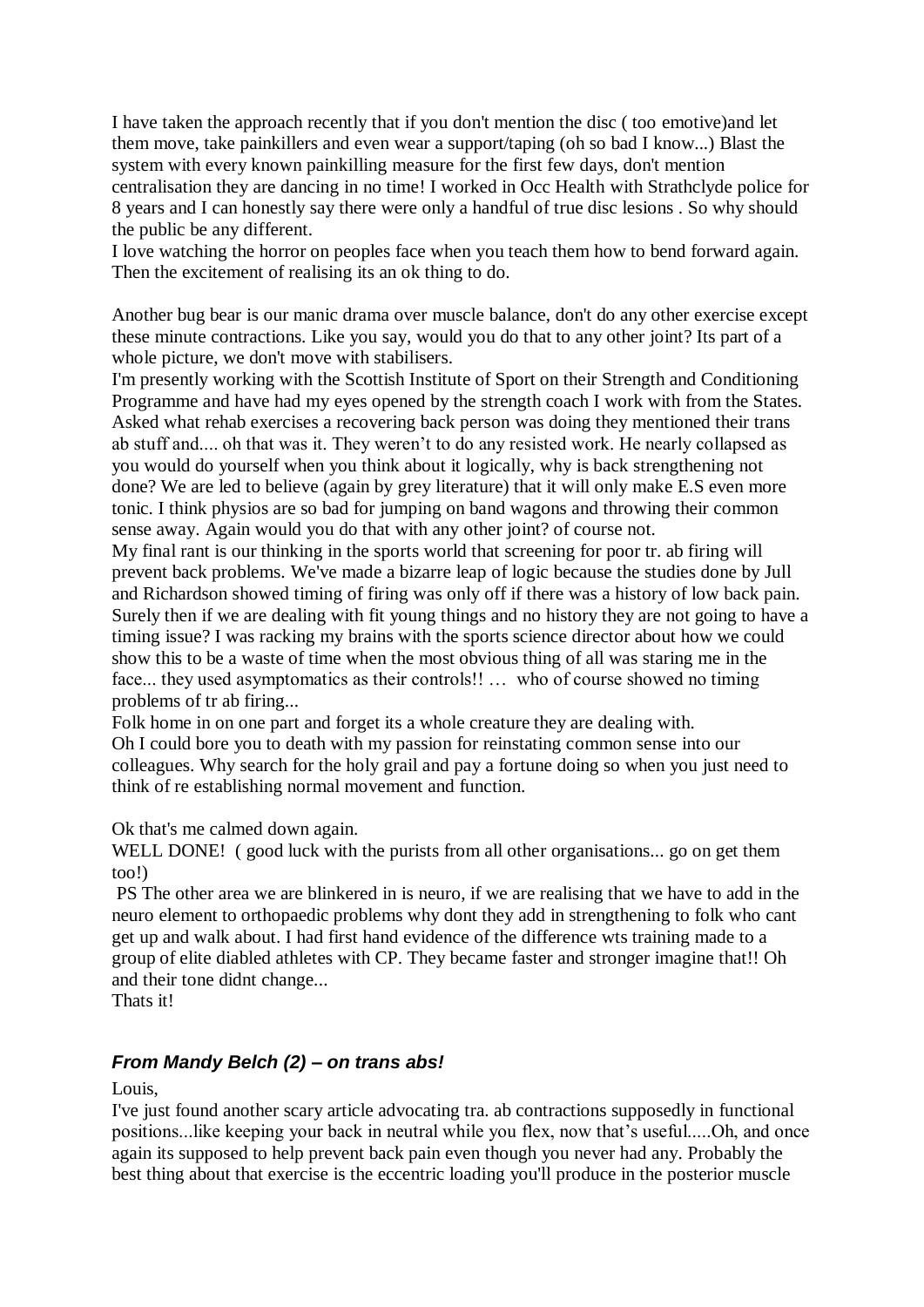groups, (I didn't specify which one coz guess what, they all work!! ARHHHH).. I can see the logic of supposed progression from neutral but why worry when most sporting activity involves a rapid change in position and certainly not in neutral spine. Is this the new extension exercise? And if you consider that under high loads the tr. ab. starts to work harder then start training it in these situations...go on lift that bar, push that scrum machine! I'm not saying throw away the reactivation of the tr.ab./l mult in those with previous back pain but mix it with all the other movements, trick it into working in its reflex fashion( after all is that not what it does in real life?) and strengthen the whole trunk. Don't make it an issue, just regain normal movement as our Bobath friends would say.

## *From Maggie Keeling*

A gentleman recently came to me for physiotherapy assessment and treatment post discharge from hospital. He had undergone lumbar surgery. His case reminded me of your editorial in the December issue of PPA news regarding the McKenzie approach and I thought a very brief summary may raise a smile!

Male 62years, previous L5 decompression and laminectomy 1995 - full recovery. January 2003: sudden onset (after a weekly shopping trip) of left postero-lateral thigh and lower leg pain, numbness in the antero-medial aspect of the left lower leg to the dorsum of the left great toe and marked foot drop. There was no power in ankle dorsiflexion, extensor hallucis longus and ankle eversion.

MRI scan Jan 2003 had shown:

- Forward slip of L3 on L4 with disc bulging at the same level.
- A minimal disc protrusion posterolateral to the left at L4/5.
- Some scarring at the L5/S1.
- Moderate narrowing of the thecal sac noted at L4/5 and moderate

encroachment at L3/4.

He underwent L5 decompressive laminectomy on 25.02.03. Post op he was fitted with a foot drop splint but given hope and encouragement that the strength would return. After a 5 day stay he was discharged home.

Two weeks later he experienced severe pains/spasms in the left buttock spreading to whole length of the postero-lateral aspect of the thigh and lower leg, spreading to the great toe, which he described as "like a vice clenching around the leg and cutting of the blood supply".

He was readmitted and underwent a course of 'perineural root injections' and in-house physiotherapy. He was discharged home from hospital, symptoms unchanged with advice to find outpatient physiotherapy treatment locally. I saw him for the first time on 18.03.03 ……He was still experiencing severe muscle spasms and pain from buttock to foot. There was not a flicker of muscle action on testing dorsiflexion, great toe extension and eversion. And, the physiotherapy treatment plan during and on discharge from hospital ….. McKenzie Extension exercises!!!!!!!!!!!!!!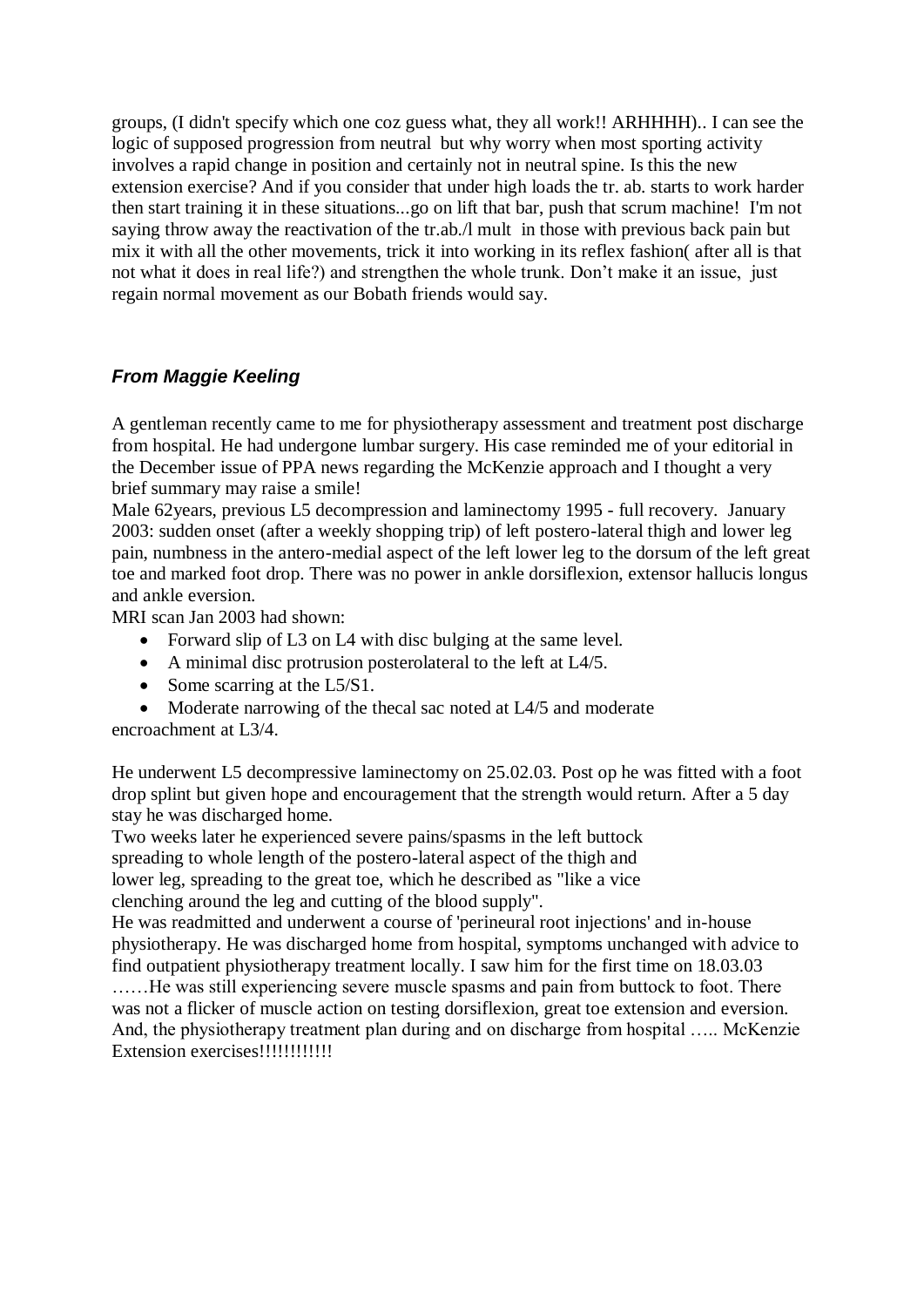## *From Vincent Lyles,*

Louis,

Thank you so much for writing the December editorial on therapist and patient fear of bending. There is a continual need to challenge ideas which others see as fact. Science has a long history of sacred cows being slowly replaced by "the truth", which exists until it too is replaced. Kuhn (1996 p151) and others have drawn attention to Max Planck's view "A new scientific truth does not triumph by convincing its opponents and making them see light, but rather because its opponents eventually die, and a new generation grows up that is familiar with it".

I know that glass houses and throwing stones should be upper most in one's mind before voicing criticism, but I believe that many physiotherapists still have fundamental problems with discriminating between fact and opinion. Taking opinion as fact may, as you clearly pointed out, lead to inappropriate management.

The biomedical model, on which many physiotherapists were trained and some still favour, is presented as factual to the extent that it may hinder questioning. Standard undergraduate texts tended to focus on the norm and seldom highlighted variation where muscles are absent, nerve paths are different and dermatomal maps are not all the same. For many, what is in a textbook is true and is therefore not questioned.

I think that the lack of questioning carries over to stuff learnt on weekend courses, which are, on the whole, oriented to physical techniques. Where in Frontline are the adverts on how to assess, yellow flags, how to improve your questioning technique to explore psychosocial issues? I believe that the profession is still bogged down in the "bio" part of biopsychosocial; we want to do stuff to patients!

Admittedly, it's the "bio" part that interested me first but that has developed to include the psychoneuroimmunology discussed in "The Sickening Mind" (Martin 1997), "Why Zebra's Don't Get Ulcers" (Sapolsky 1998) and departures into, for example "Illness and Culture in the Post Modern Age" (Morris, 2000). Citing the titles does not, of course, mean that I have read and inwardly criticised each tome in depth but they have put my work into a different framework. It's seeing the person and their problem not a problem bit with a person attached.

We probably should all be like Nobel laureate Richard Feynman's dad. "The old man had a kind of strictness about how to look for reality, look for what is real and permanent and experimentally verifiable, the logic behind all that, and disrespect for authority. It didn't make any difference who had said something; you had to watch the reasoning, the reasoning alone, never mind the name of the man who said it. Just because so and so said this and thought this doesn't mean that the logic is any good; you have to look at the logic" (Mehra 1994)

#### **References:**

Kuhn T (1996) The Structure Of Scientific Revolutions.  $3<sup>rd</sup>$  ed. University of Chicago, Chicago

Martin P (1997) The Sickening Mind; brain, behaviour, immunity, & disease. Flamingo, London.

Mehra J (1994) The Beat Of A Different Drum; the life and science of Richard Feynman. Clarendon Press, Oxford.

Morris D B (2000) Illness And Culture In The Post Modern Age. University of California Press, California.

Sapolsky R M (1998) Why Zebras Don't Get Ulcers. W H Freeman and Company, New York.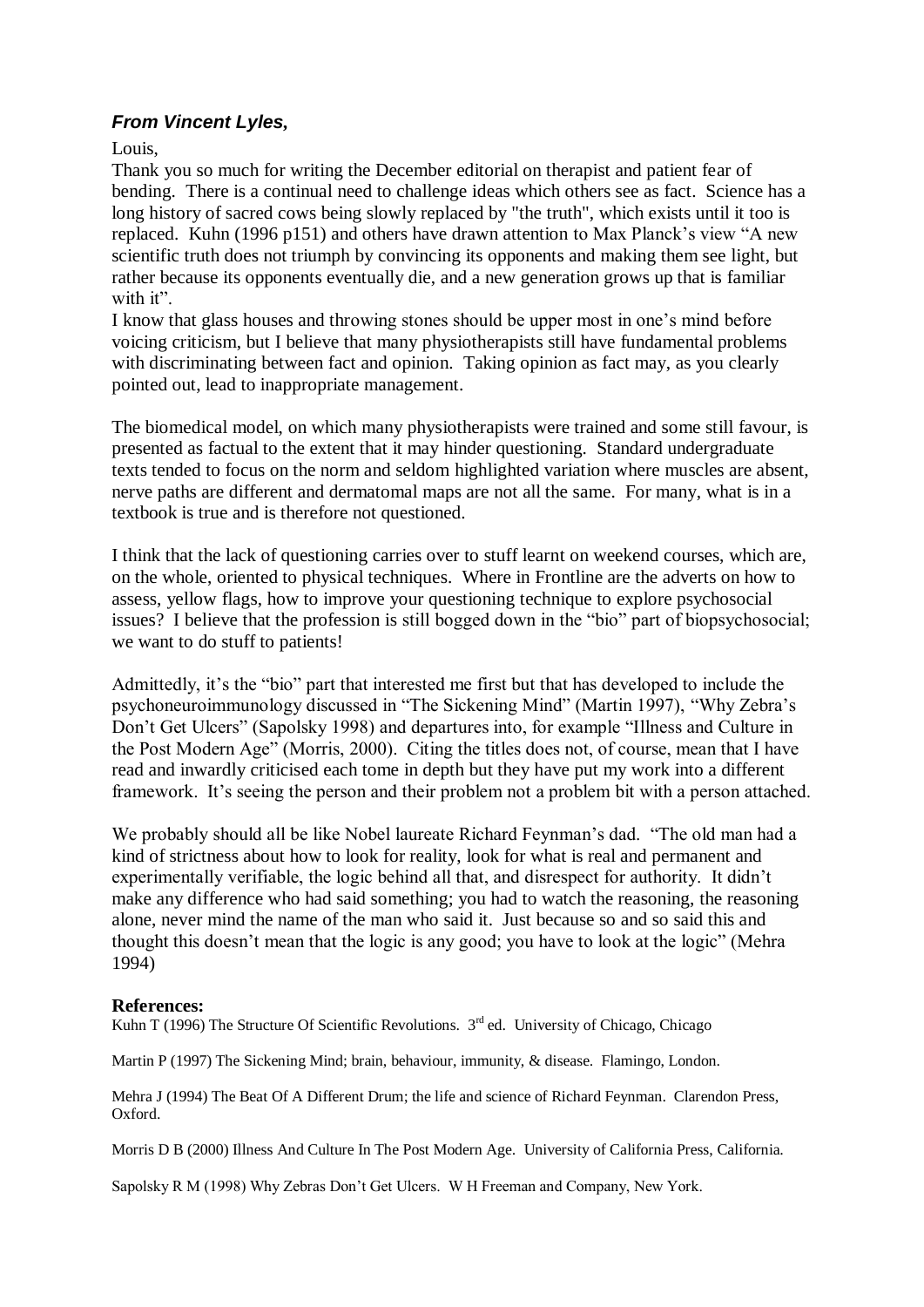## *From Jo Hutchings*

#### Dear Louis

I would like to thank you for your interesting editorial in the December issue of the PPA News and would like to add my anecdotal experience to the debate to address a few of the points you raised. I did agree with many of the issues discussed however would like to let you know of my recent clinical experiences. At present I am studying for the McKenzie Diploma and successfully completed the 9-week clinical placement in Texas, USA last year. I work in a general NHS out-patient department seeing a mixture of acute (normally on chronic) and chronic back pain patients. Since attending the placement my approach to treating patients has changed considerably and I now commence flexion with 95% of them. And surprisingly, very few of them fail to improve, or get worse (but some do!). I ask them to flex in the position they find easiest, and that they're most likely to be able to repeat regularly during the day, gradually increasing the intensity until they're able to get to end-range (progression of forces or graded exposure?)

I am finding that patients are achieving significant improvements and I rarely need to extend people first. For those who are worsened or fail to respond to flexion, I will try extension. If there is a mechanical syndrome present they will improve, however if there is no improvement with graded flexion, extension or functional rehab, there is either a significant mechanical problem and further investigation is required, or they have complex pain problems and need a specialist multi-disciplinary pain programme.

The main reason I flex everyone first is to prove/disprove whether a mechanical/McKenzie syndrome exists – more often than not in the population I work with, this is dysfunction, which is helped/remodelled by patient-centred techniques through a progression of forces with a thorough recovery of function programme (or graded exposure!). I think we're all talking about the same thing!!!!

My second reflection on completing the clinical placement is that during my assessment and questioning I now always attempt to disprove the presenting hypothetical syndrome by asking as many open questions as possible, as opposed to your proposal that trained McKenzie therapists 'must be biased to finding and proving centralisation, rather than disproving it'. I feel I am now able to identify whether there is a true mechanical syndrome present or not, whether I am able to help someone or not as quickly as possible, and if my department is not appropriate then redirect them appropriately. Something I don't think I would be able to do without using the McKenzie approach.

I hope this adds something to the debate,

# *From: Cathy Gill*

I've just read the December issue of the PPA news having received it late (my fault!) and really enjoyed your editorial. Being relatively inexperienced in the McKenzie approach (learnt principles at college & tried to apply them sporadically) I feel unqualified to challenge or support you. However, your comments about the hunter-gatherer or injured animal struck a chord. As you point out, psychosocial issues that we identify as yellow flags carry no weight where there is no psychology or the social issues require movement for survival. What really cheered me up, though, was your use of the injured ankle scenario. I am giving a talk tomorrow about how physios can help prevent the development of chronic pain. I was looking for a way to take the mystique out of treating back pain and hit on the idea of likening it to an injured ankle! Painful movement of the ankle would not induce us to suggest the client rests until the soreness goes away. In a 30 minute talk, I felt this was the most